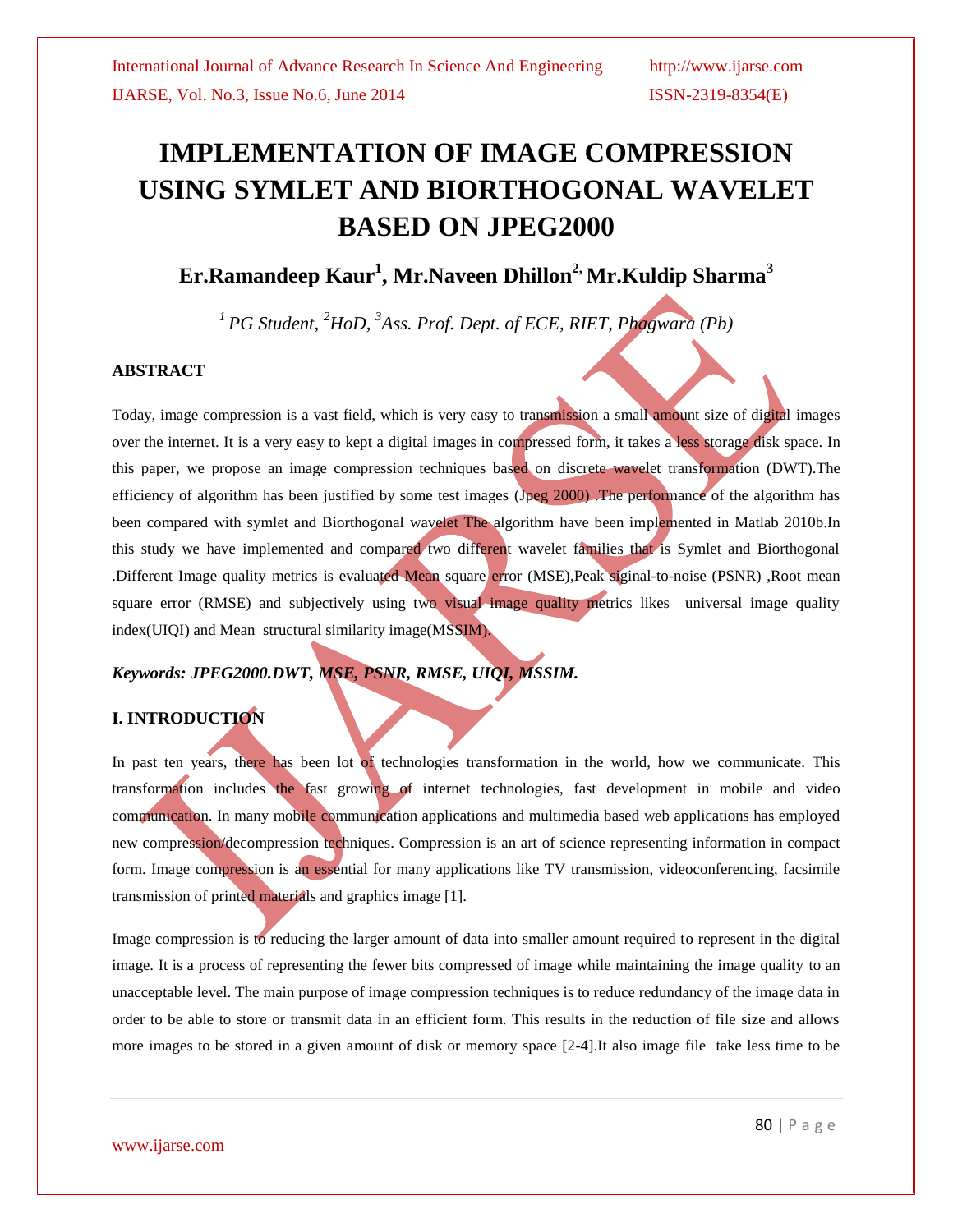transferred or easily downloaded from websites and also reducing the transmission errors over the communication lines.

In this research paper, we proposed a new and efficient technique based on wavelet image compression, it achieved the high image quality. We performed the image compression techniques on Jpeg 2000 image format. Several quality measurement metrics like peak signal to noise ratio (PSNR) , mean square error (MSE),root mean square error (RMSE) and also used two metrics universal image quality index(UIQI ) and mean structural similarity image (MSSIM) have been estimated to determine how well an image is reproduced with respect to the reference image.

#### **II. WAVELET TRANSFORMS**

Wavelet is a mathematical function that decomposed data into different frequency components, and then study each component without a resolution matched to its scale. The basic idea of the wavelet transform is to represent arbitrary functions  $f(x)$  is a linear combination of set of such wavelets or basic functions. In Fourier transform, signal is decomposed into sine and cosine wave of different-frequency and it is very effectively to rewrites a signal into different sine and cosine waves. The wavelet analysis is same as Fourier analysis, it takes a mother wavelet and signal is translated into shifted and scale versions of this mother wavelet. The basic purpose of wavelet transform is to change the data from time space domain into time frequency domain which achieved better compression results.

Discrete wavelet analysis is computed using the concept of filter banks. Filters of different cut off frequencies analyze the signal at different scales. The filtering changes the resolution, the scale is changed by up sampling and down sampling. If a signal is decomposed into into two filters(I) High pass filter –High frequency information is kept, lowfrequency information is lost.(ii) Low pass filter –Low frequency information is kept, high frequency information is lost.

Then signal is decomposed into two parts, detailed parts or high frequency and approximation part or low frequency. Thesub signal from low filter will have highest frequency equal to half that of the original. The low frequency sub signal can be put through a filter bank and this is repeated until final level of decomposition has been reached.





Digital Image is treated as 2D signals, they is change into horizontally and vertically. 2Dwavelets used "mother wavelet', but it requires an extra step for each level of decomposition. In2D images, to be considered to be matrices with N rows and M columns. The data is filtered out from every level of decomposition, and then HF and LF are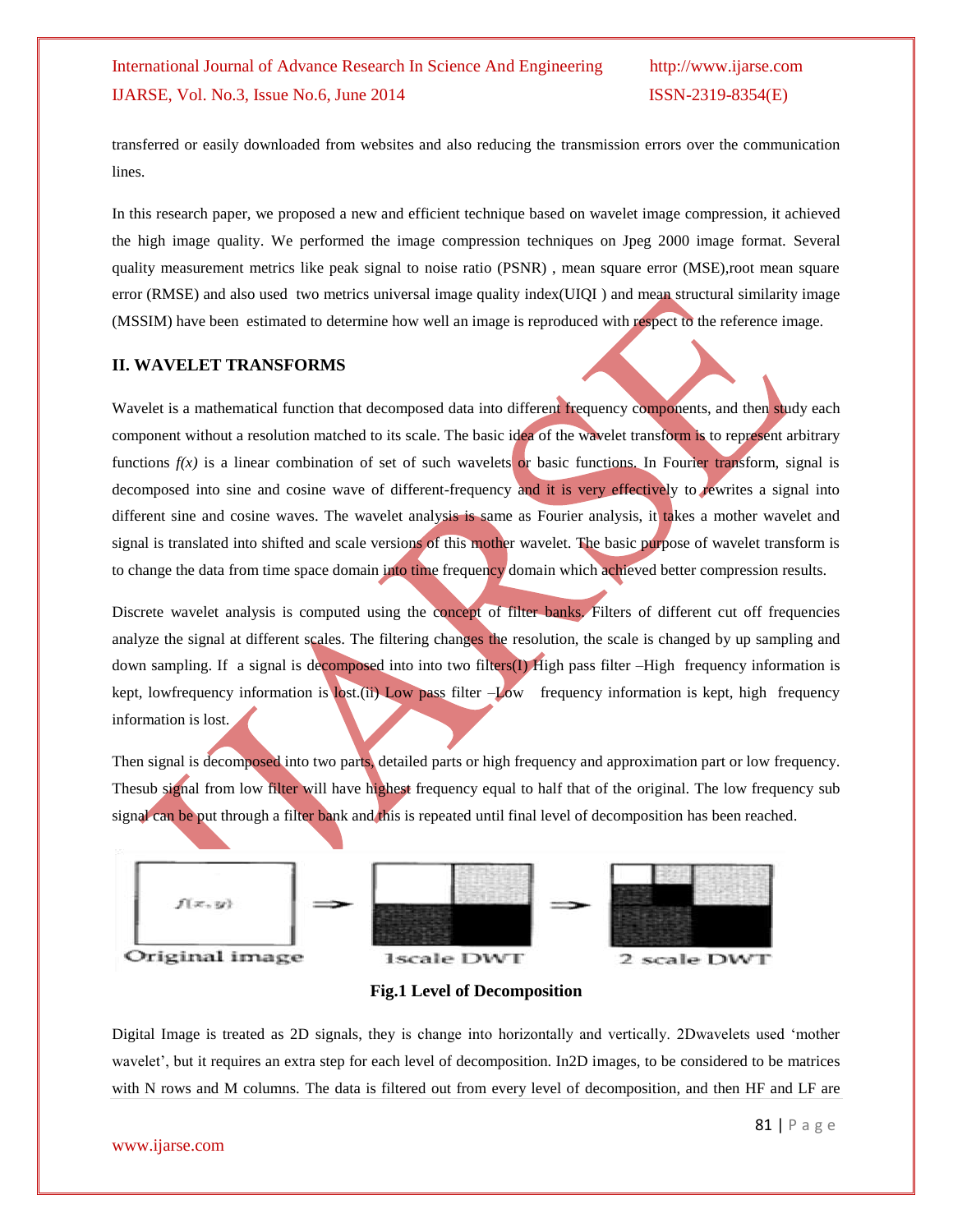filtered out from columns. In every level of decomposition four sub-images are produced, approximation detail, horizontal detail, verticaldetail, diagonal detail.

a) **Symlets:** The family of symlet wavelet is short of "symmetrical wavelets. symlets are "symmetrical wavelets". They are designed so that they have the least asymmetry and maximum number of vanishing moments for a given compact support.



**Fig. 3 Biorthogonal Wavelet**

#### **III. IMAGE COMPRESSION AND IMAGE QUALITY METRICS**

First, takean original image and generates the compressed image by image compression methods. The amount of compressed image size is less compared to that the original image. The reverse process is decompression which takes the compressed image and generates or reconstructs the image. We used wavelet image compression methods.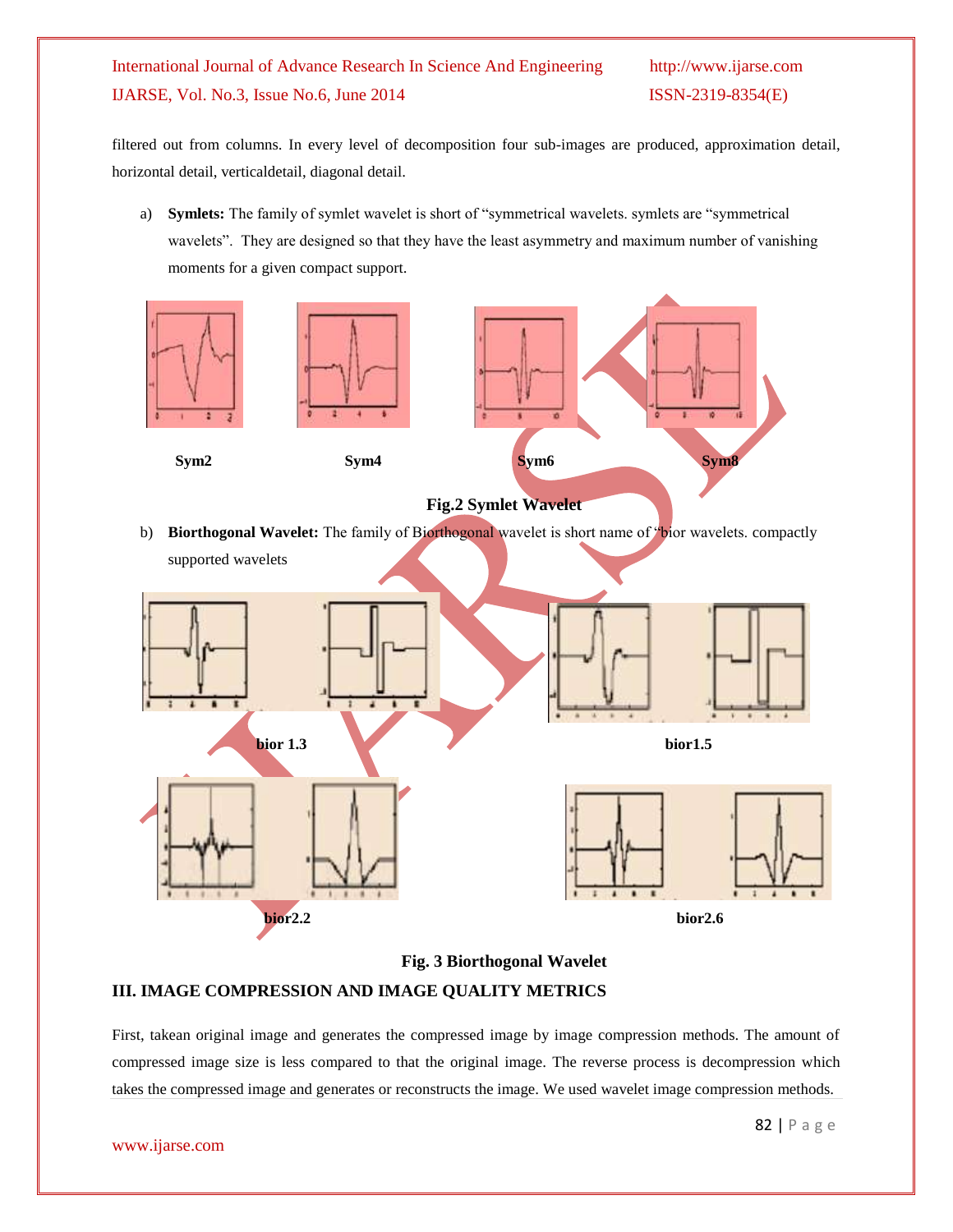

### **Fig. 4 Basic Image Compression System**

For each compressed and reconstructed image, an error image was calculated. From the error data, mean square error (MSE), root mean square error (RMSE), Peak signal to noise ratio (PSNR) and universal image quality index (UIQI) and mean structural similarity image (MSSIM) were calculated.

**Mean square error (MSE)** is defined as

$$
MSE = \frac{1}{MN} \sum_{m=0}^{M-1} \sum_{n=0}^{N-1} |x(m, n) - \tilde{x}(m, n)|^2
$$

(1)

Where  $M^*N$  is the size of the original image.

**Root Mean Square Error (RMSE)**

 $\overline{RMSE} = \sqrt{MSE}$ <sub>(2)</sub>

Where, M and N are the matrix dimensions in x and y respectively.

#### **Peak-signal-to-noise-ratio (PSNR)**

PSNR is the evaluation standard of the reconstructed image quality, and is an important measure of image compression. The objective performance is measured by **peak signal-to-noise-ratio (PSNR)** of the reconstructed image  $\bar{x}$ . PSNR measured in decibels (dB) is given by:

$$
PSNR = 10 \log_{10} \left(\frac{255^2}{MSE}\right),\tag{3}
$$

Where the value 255 is the maximum possible value that can be attained by the image signal . Higher the PSNR value is, the better the reconstructed image is.

#### **Universal image quality index (UIQI)**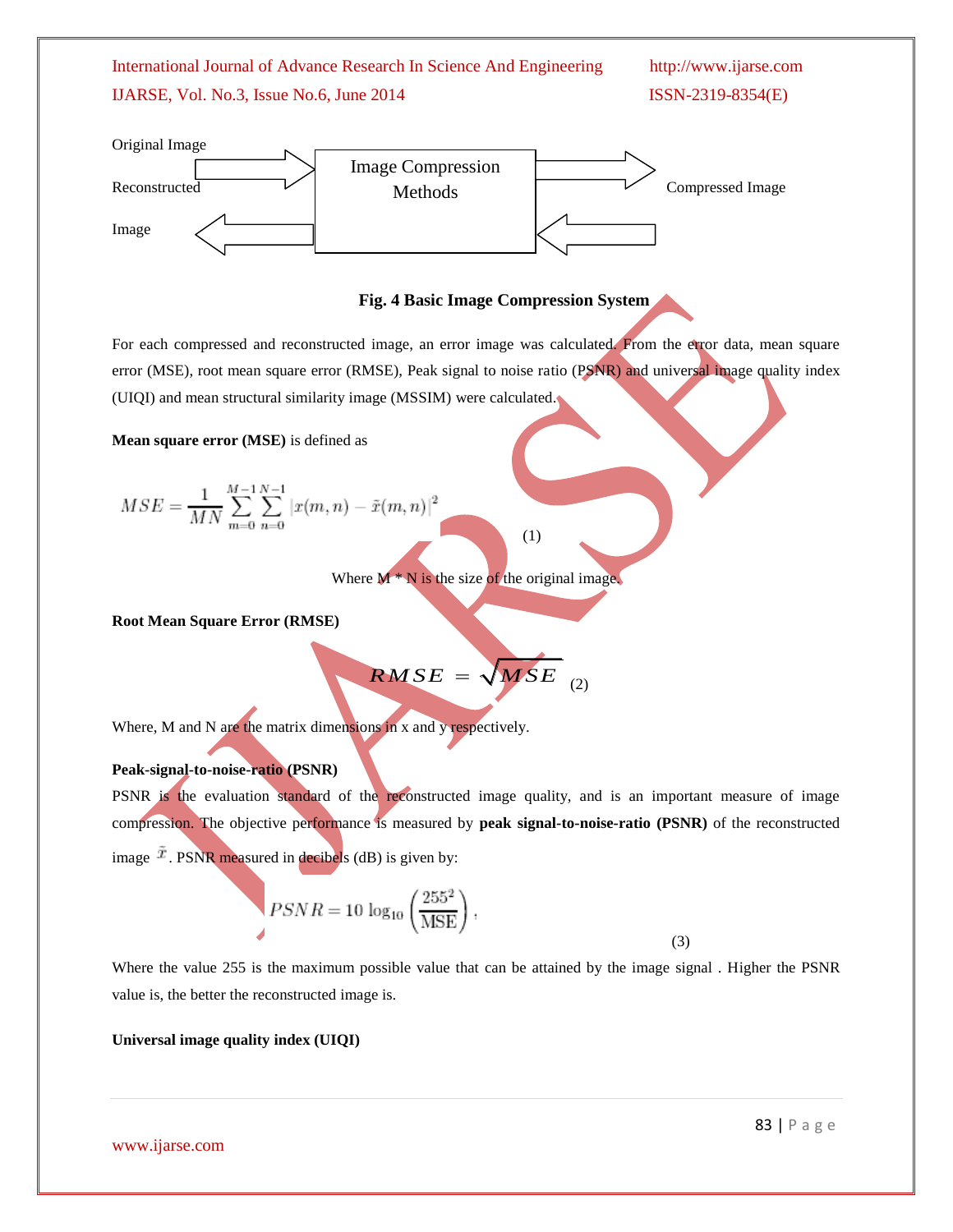In 2002, Instead of using traditional error summation methods, Wang and Bovik proposed a method to model any image distortion via a combination of three factors: loss of correlation, luminance distortion, and contrast distortion and named it as Universal Quality Index (UQI) [9]. If x is the mean of x,  $\sigma_X^2$  the variance of x,  $\sigma_X$  is covariance of x, y, then UQI is given by:

$$
UQI = \frac{4 \sigma_{xy} \overline{xy}}{(\overline{x}^2 + \overline{y}^2)(\sigma_x^2 + \sigma_y^2)}
$$
 ......  
\nwhere,  $\overline{x} = \frac{1}{N} \sum_{i=1}^{N} x_i$  and,  $\overline{y} = \frac{1}{N} \sum_{i=1}^{N} y_i$   
\nAlso, standard deviation given as  
\n
$$
\sigma_x = \sqrt{\frac{1}{N-1} [\sum_{i=1}^{N} (x_i - \mu_x)^2]}
$$
\n
$$
\sigma_y = \sqrt{\frac{1}{N-1} [\sum_{i=1}^{N} (y_i - \mu_y)^2]}
$$
\nCovariance given by

 $\sigma_{xy} = \frac{1}{N-1} \sum_{i=1}^{N} (x_i - \mu_x) (y_i - \mu_y)$ 

The dynamic range of UQI is  $[0, 1]$ .

**Mean structural similarity image (MSSIM)**

Then, Structural Similarity (SSIM) Index between two image signals  $x \& y$  will be given as:

$$
SSIM(X, Y) = \frac{(2 \mu_x \mu_y + c_1)(2\sigma_{xy} + c_2)}{(\mu_x^2 + \mu_y^2 + c_1)(\sigma_x^2 + \sigma_y^2 + c_2)}
$$
\n(5)

Constants C1, C2, are used in equations 5 to avoid instability when denominators  $(\mu_x \cdot + \mu_y \cdot)$  and  $(\sigma_x^2 + \sigma_y^2)$ approach to zero. Where,  $C_1=(K_1L)^2$ ,  $C_2=(K_2L)^2$ , L = dynamic range of the pixel values (255 for 8-bit gray scale image) and  $K_1, K_2$  are very small positive constants such that K<<1. The overall image quality is obtained by computing the average of SSIM values over all the windows. If M is total number of windows then mean structural similarity index is given as:

$$
MSSIM(X,Y) = \frac{1}{M} \sum_{j=1}^{M} SSIM(x_j, y_j)
$$
\n(6)

www.ijarse.com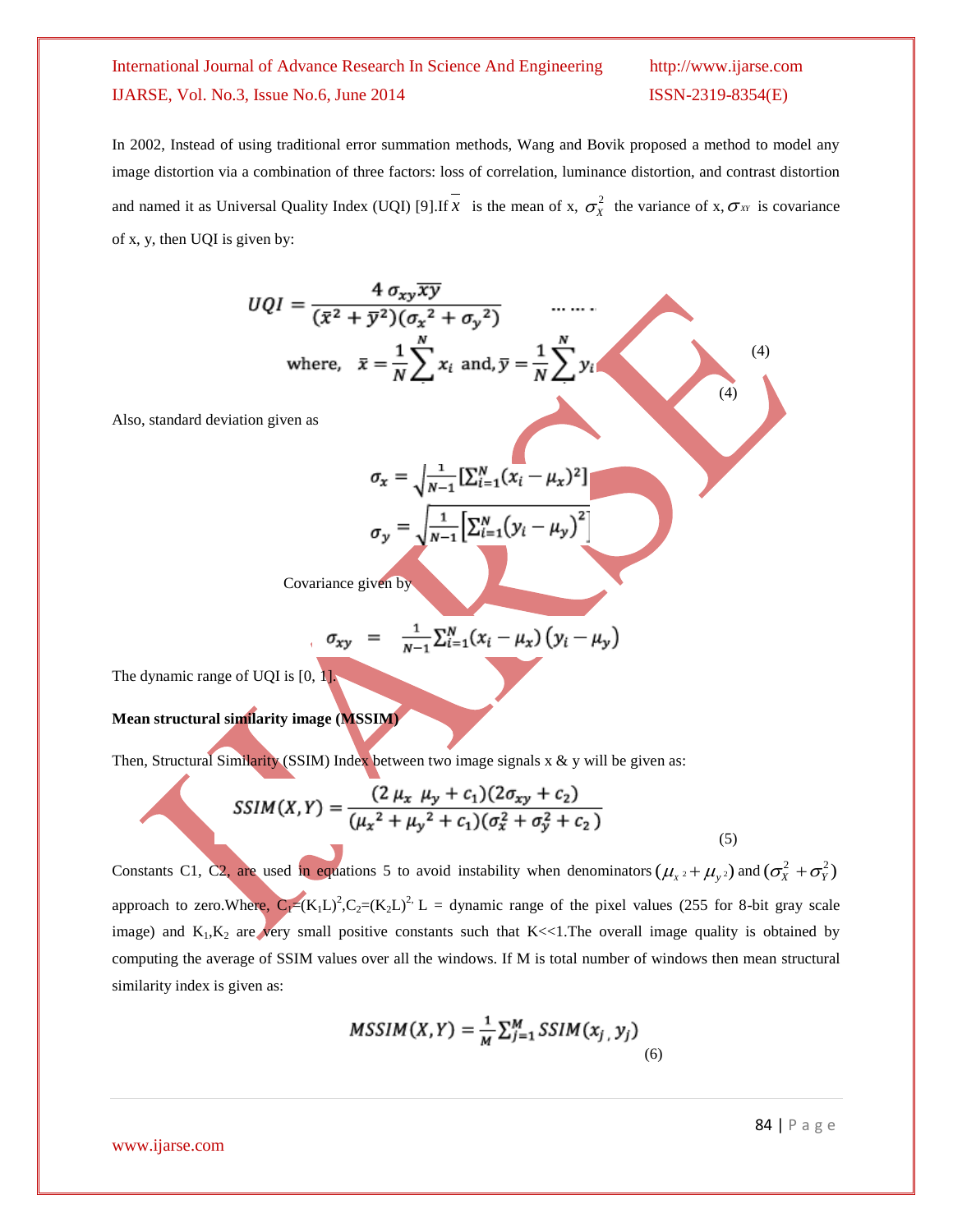The dynamic range of MSSIM is [-1,1]

#### **IV. WAVELET IMAGE COMPRESSION ALGORITHM**

The basic steps of the proposed compression algorithm based on DWT are described below:

- 1. Decompose: choose a level N (level of decomposition), choose a wavelet .Compute the wavelet. Decompose a signal into N level.
- 2. Threshold details coefficients: For each level from 1 to N, a threshold is selected .First extract the level 1 coefficient and then extracts the level 2 coefficients. Thresholding is applied to the detail coefficients.
- 3. Compressed:  $-x<sub>c</sub>$  original input signal x (original image) obtained by wavelet coefficients thresholding using global positive threshold. [cxc,lxc] are the output arguments of wavelet of decomposition structure of xc.
- 4. Reconstruct: Compute wavelet reconstruction using the original approximation coefficients of level N and the modified detail coefficients of levels from 1 to N.Reconstruct the image from [cxc.lxc] are output arguments.

#### **V. EXPERIMENTAL RESULTS AND DISCUSSION**

In this research, efficient wavelet image compression techniques are developed and proposed from algorithm. We have been implemented our algorithm in Matlab 2010b.we have taken test image fruit (Jpeg 2000 format) whose size 256 x 256. Fig.5 shows a GUI for Wavelet image compression.

| <b><i>M</i></b> waveletgui |                                   |                     |
|----------------------------|-----------------------------------|---------------------|
|                            | v.<br>sym2                        |                     |
| original Image             | Compressed Image                  | Reconstructed Image |
|                            |                                   |                     |
| Browse<br>MSE              | Compressed<br>PSNR<br><b>RMSE</b> | Reconstructed       |
| MSSIM                      | Lifet                             |                     |

#### **Fig.5 Shows A GUI For Wavelet Image Compression.**

www.ijarse.com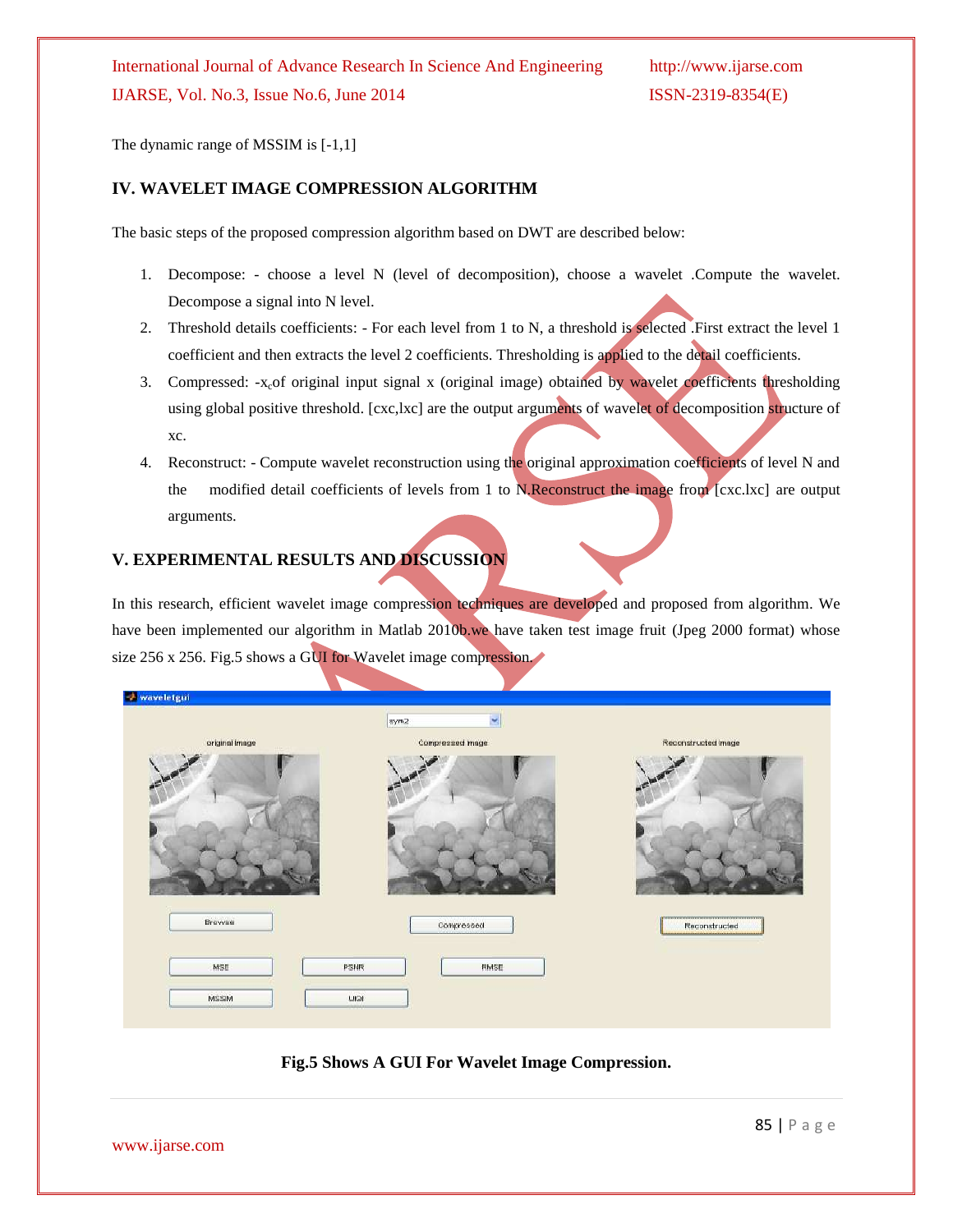The experimental results with the wavelet based image compression methods to compare the differentSymlet wavelet in Table 1 and different Bi-orthogonal wavelet in Table 2.From both table , we find out MSE,PSNR,RMSE,UIQI and MSSIM experimental results demonstrate that Bior1.5 and Bior2.2 gives better performance compared to Bior1.3,Bior2.6 and Symlets wavelet based image compression methods.

**Table 1.Comparsion between Different Symlets Wavelet Based on Image Compression Results**

| Wavelet name     | <b>MSE</b> | <b>PSNR</b> | <b>RMSE</b> | <b>UIQI</b> | <b>MSSIM</b> |
|------------------|------------|-------------|-------------|-------------|--------------|
| Sym2             | 0.4590     | 51.5124     | 0.6775      | 0.9855      | 0.9965       |
| Sym4             | 0.4624     | 51.4803     | 0.6800      | 0.9856      | 0.9964       |
| Sym <sub>6</sub> | 0.4658     | 51.4490     | 0.6825      | 0.9849      | 0.9964       |
| Sym <sub>8</sub> | 0.4702     | 51.4083     | 0.6857      | 0.9853      | 0.9963       |

#### **Table 2.Comparsion between Different biorthogonal based on Image Compression Results**

| Wavelet name        | <b>MSE</b> | <b>PSNR</b> | <b>RMSE</b> | UIQI   | <b>MSSIM</b> |
|---------------------|------------|-------------|-------------|--------|--------------|
| Bior1.3             | 0.4752     | 51.3621     | 0.6893      | 0.9819 | 0.9959       |
| Bior1.5             | 0.3093     | 53.2264     | 0.5562      | 0.9886 | 0.9976       |
| Bior <sub>2.2</sub> | 0.3674     | 52.4796     | 0.6061      | 0.9885 | 0.9973       |
| Bior2.6             | 0.4745     | 51.3684     | 0.6888      | 0.9862 | 0.9965       |

### **V.CONCLUSION**

The image compression methods based on discrete wavelet transform is proposed in this research which provides sufficient high PSNR UIQI and MSSIM quality metrics means less degradation of image quality. The effectiveness and robustness of wavelet image compression algorithm has been justified using a set of test image.The fruits image of Jpeg2000 image format is taken for implementation.To demonstrate the wavelet based image compression methods,a comparison between the different two techniques, the Symlets&Biorthogonal of DWT based image compression has been revealed.From the experimental results that wavelet based image compression methods gives better performance to the other traditional image compression methods.Also Jpeg 2000 gives better results than traditional jpeg image formats.Wavelet based image methods maintains better image quality by reducing the errors.As a results,wavelet image compression has a vast field with better results.

#### **REFERENCES**

[1] Nasser.N.Nasarbadi,Member IEEE and Robert.A.King, " Image codingusing vector quantization,AReview",IEEE Transactions in communications,vol 36,No.8,pp. 957-971Augest 1988**.**

[2] S. Bhavani, K. Thanushkodi, "A Survey on Coding Algorithms in Medical Image Compression", International Journal on Computer Science and Engineering, Vol. 02, No. 05, pp. 1429-1434, 2010.